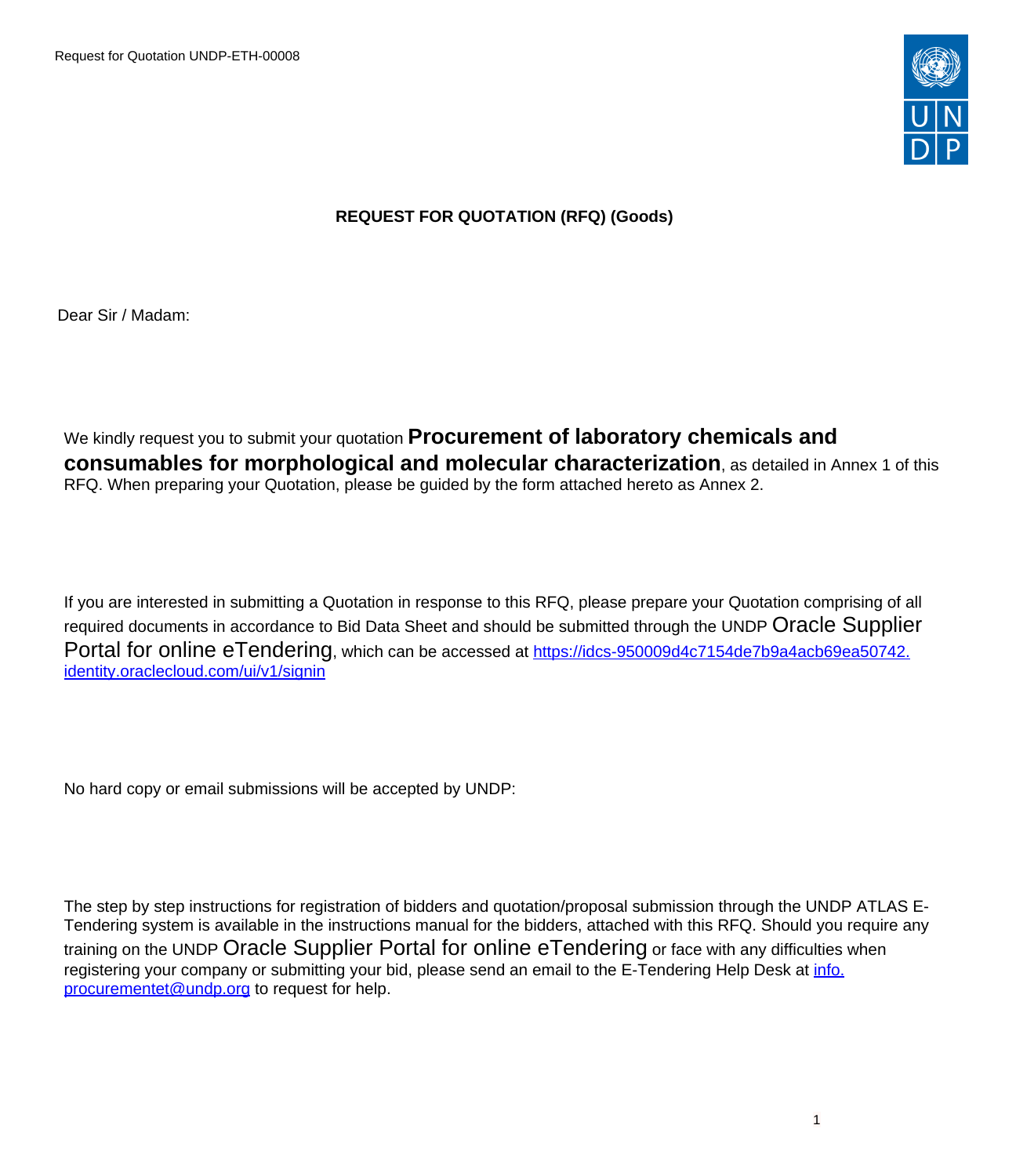

The guidelines for registration and preparation bid submission is available on the following link:[https://procurement](https://procurement-notices.undp.org/docs/UNDP_Oracle_Supplier_portal_user_guide_August%202021.pdf)[notices.undp.org/docs/UNDP\\_Oracle\\_Supplier\\_portal\\_user\\_guide\\_August%202021.pdf](https://procurement-notices.undp.org/docs/UNDP_Oracle_Supplier_portal_user_guide_August%202021.pdf)

The bidders are advised to use Internet Explorer (Version 10 or above) to avoid any compatibility issues with the e-tendering system.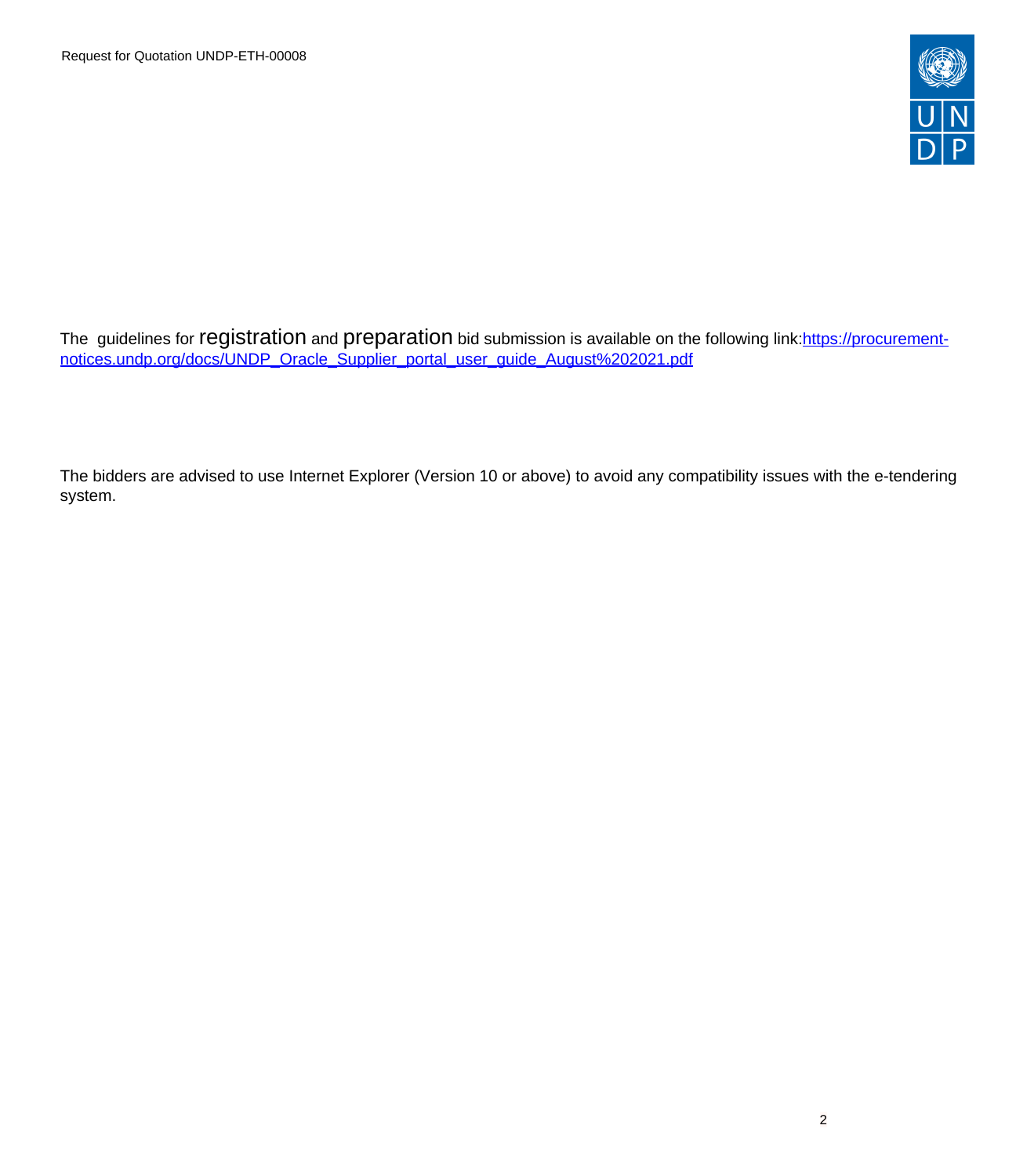

**Tender Overview** UNDP ETH CO hereby invites qualified supplier for the acquisition of laboratory chemicals and consumables for morphological and molecular characterization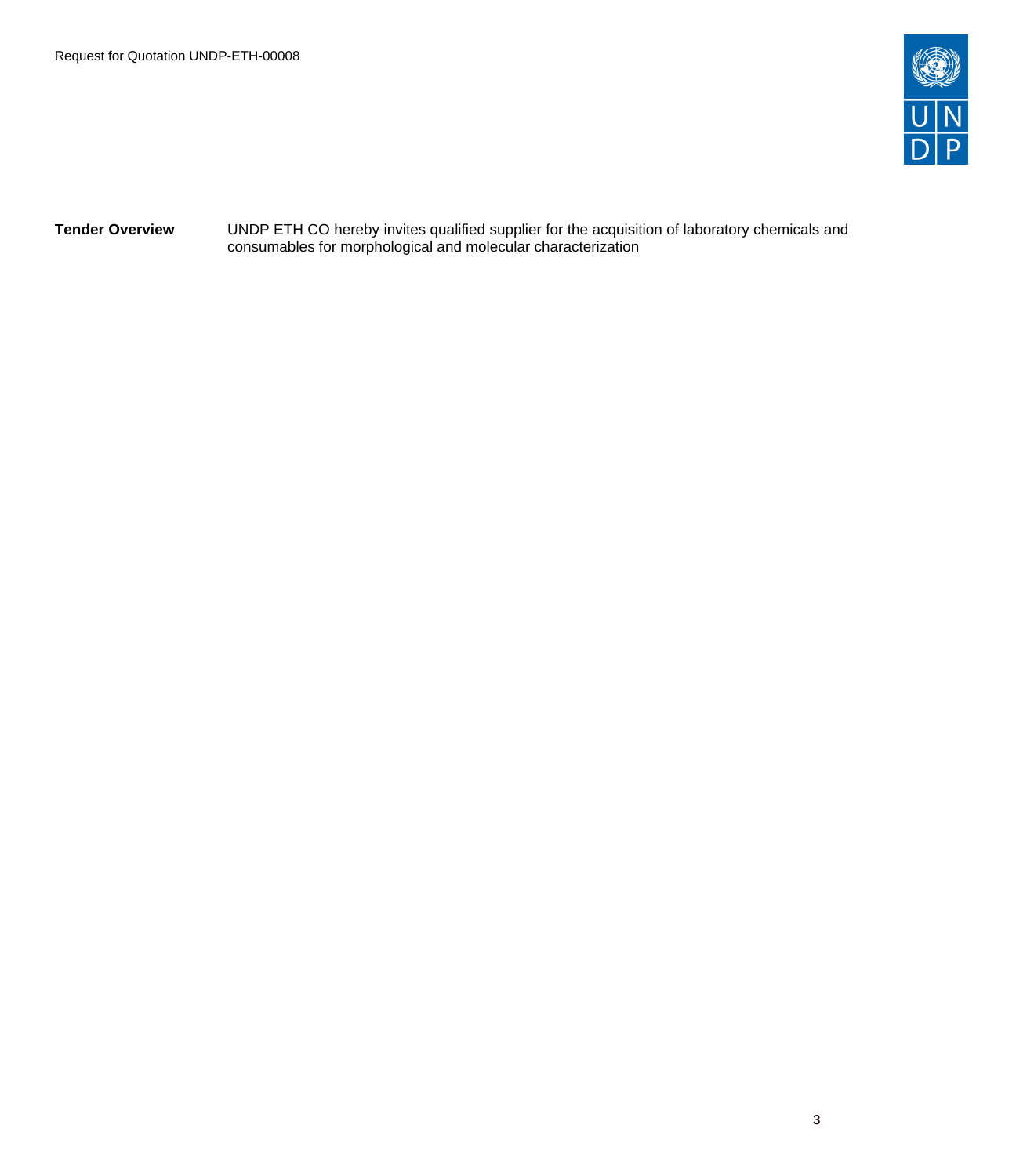

# **Table of Contents**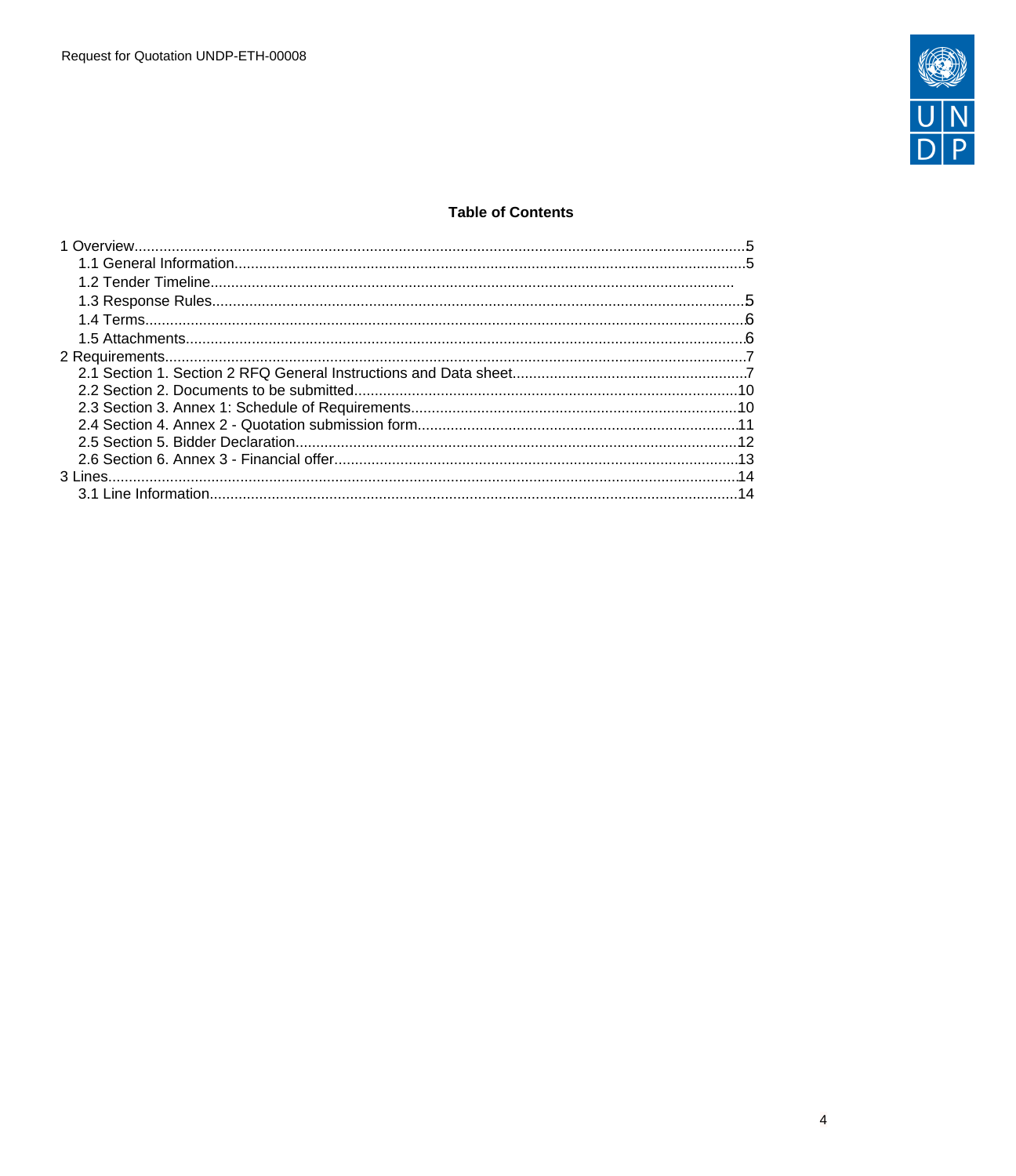

# <span id="page-4-0"></span>**1 Overview**

# <span id="page-4-1"></span>**1.1 General Information**

| Title                      | RFQ- Laboratory Chemicals and Consumables |
|----------------------------|-------------------------------------------|
| <b>Contact Point</b>       | OΥ                                        |
| <b>Outcome</b>             |                                           |
| E-Mail                     | info.procurementet@undp.org               |
| <b>Reference Number</b>    | ETH-0000183355                            |
| <b>Beneficiary Country</b> | Ethiopia                                  |
| Introduction               |                                           |
|                            |                                           |

Interested suppliers must submit their offer directly in the system as instructed in the solicitation document, following the instructions in the available user guide. if you have an account, log in in this link: [http://supplier.](http://supplier.nextgenerp.partneragencies.org/) [nextgenerp.partneragencies.org/](http://supplier.nextgenerp.partneragencies.org/) using your username and password. User the forgotten password/username feature if you do not remember them. If you do not have an account already, you can register one following this link: [https://estm.fa.em2.oraclecloud.com/fscmUI/faces/PrcPosRegisterSupplier?](https://estm.fa.em2.oraclecloud.com/fscmUI/faces/PrcPosRegisterSupplier?prcBuId=300000127715271) [prcBuId=300000127715271.](https://estm.fa.em2.oraclecloud.com/fscmUI/faces/PrcPosRegisterSupplier?prcBuId=300000127715271)

Search for the specific tender using search filters and subscribe to the tender in order to get notifications in case of amendments of the tender document. If you need support with the online system, you can contact the contact details of this tender as indicated in the solicitation document.

# **1.2 Tender Timeline**

| <b>Preview Date</b> |                                                    |
|---------------------|----------------------------------------------------|
|                     | Open Date 16/06/22 08:18 AM                        |
|                     | <b>Close Date</b> 28/06/22 07:24 AM                |
|                     | Estimated Award Date 2022-06-28T07:24:09.000+00:00 |
|                     |                                                    |

**Time Zone** Coordinated Universal Time

# <span id="page-4-2"></span>**1.3 Response Rules**

This negotiation is governed by all the rules displayed below.

| .<br>____ |  |  |
|-----------|--|--|
|           |  |  |
|           |  |  |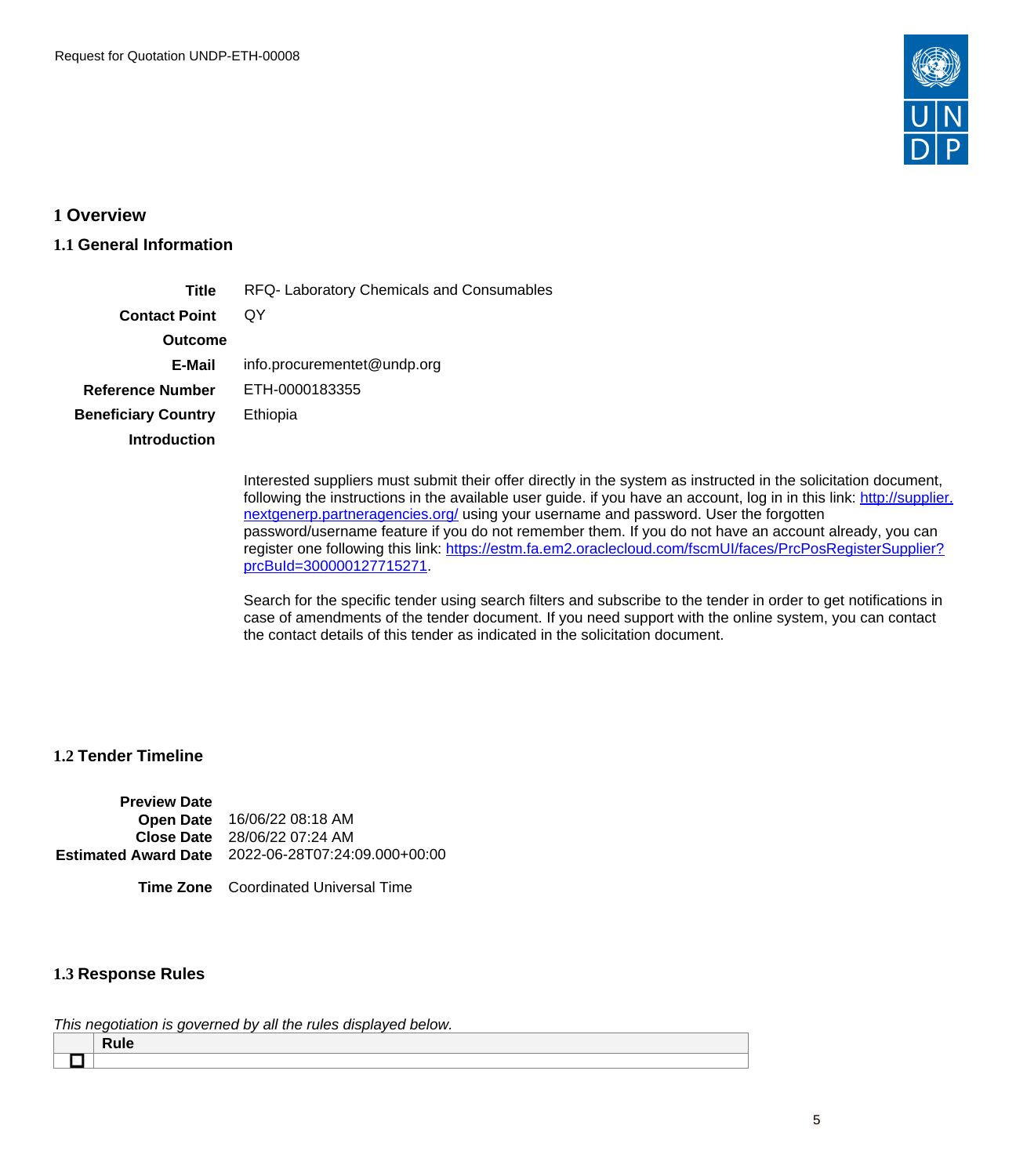

**Rule** Suppliers are allowed to revise their submitted response

# <span id="page-5-0"></span>**1.4 Terms**

M

**Negotiation Currency** USD ()

# **Eligible Response Currencies**

Check the one currency in which you will enter your response.

| Response | Description                         | <b>Price Precision</b> |
|----------|-------------------------------------|------------------------|
| Currency |                                     |                        |
| JSD      | RFQ General Instructions to Bidders |                        |

# <span id="page-5-1"></span>**1.5 Attachments**

| File Name or URL               | $T$ vpe | <b>Description</b>     |
|--------------------------------|---------|------------------------|
| Annex -1 - Technical Specs LOT | File    | <b>Technical Specs</b> |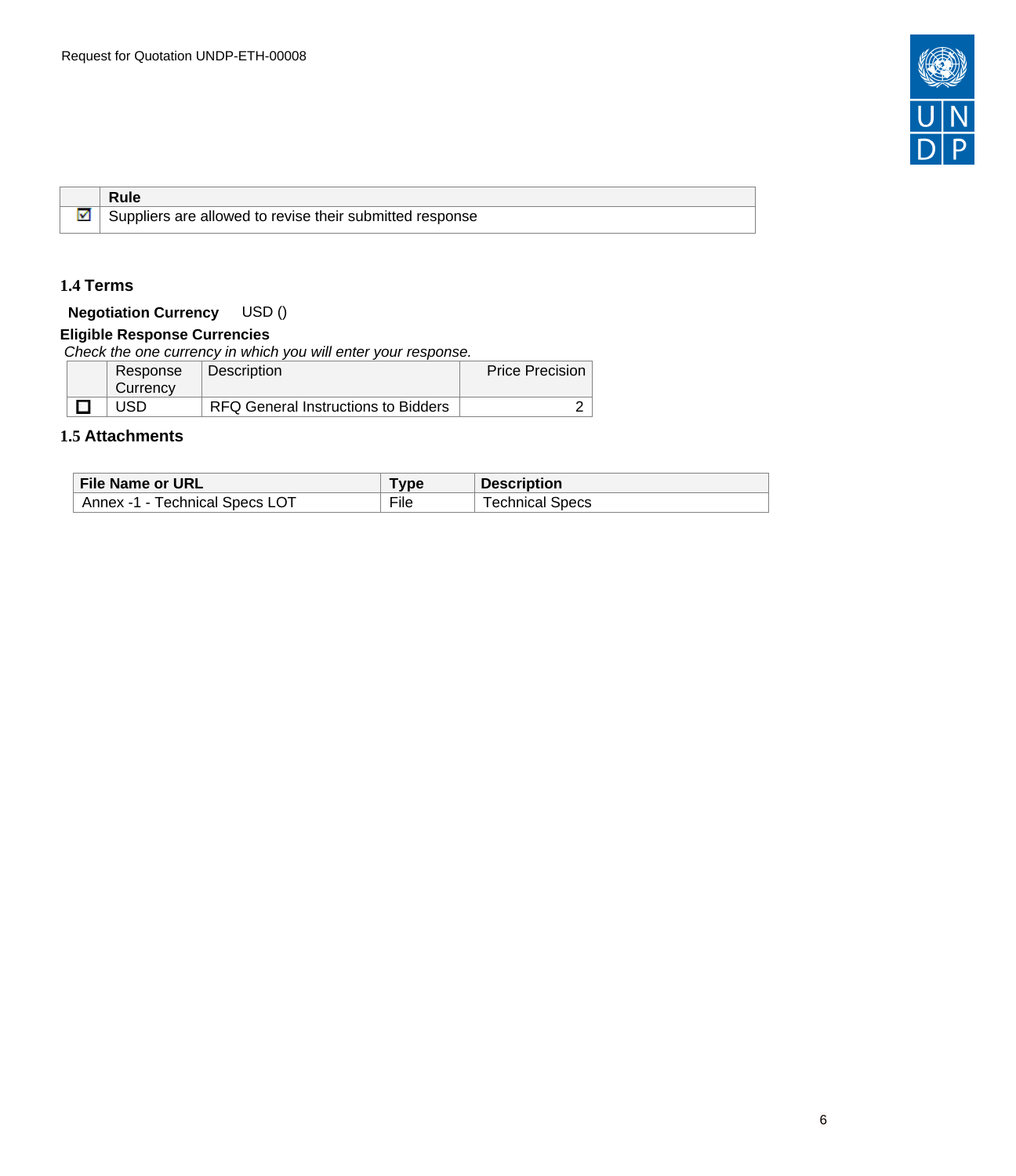

# <span id="page-6-0"></span>**2 Requirements**

\*Response is required

Dear Supplier,

Please review carefully the requirements and questions in this section. Provide answers as required and upload supporting documents when requested so.

# <span id="page-6-1"></span>**2.1 Section 1. Section 2 RFQ General Instructions and Data sheet**

### 1. **Introduction**

Bidders shall adhere to all the requirements of this RFQ, including any amendments made in writing by UNDP. This RFQ is conducted in accordance with the [UNDP Programme and Operations Policies and](https://popp.undp.org/SitePages/POPPBSUnit.aspx?TermID=254a9f96-b883-476a-8ef8-e81f93a2b38d&Menu=BusinessUnit)  [Procedures \(POPP\) on Contracts and Procurement](https://popp.undp.org/SitePages/POPPBSUnit.aspx?TermID=254a9f96-b883-476a-8ef8-e81f93a2b38d&Menu=BusinessUnit) and with the provision in the General Instructions to Bidders in the document herewith attached.

Any Bid submitted will be regarded as an offer by the Bidder and does not constitute or imply the acceptance of the Bid by UNDP. UNDP is under no obligation to award a contract to any Bidder as a result of this RFQ.

UNDP reserves the right to cancel the procurement process at any stage without any liability of any kind for UNDP, upon notice to the bidders or cancellation of the tender in the online portal.

#### Attachments:

| File Name or URL        | I vpe | Description                         |
|-------------------------|-------|-------------------------------------|
| RFQ General             | File  | RFQ General Instructions to Bidders |
| Instructions to Bidders |       |                                     |

### 2. **General Conditions of Contract**

Any Purchase Order or contract that will be issued as a result of this RFQ shall be subject to one of the General Conditions of Contract below as applicable in each case specified in the Requirements section

Applicable GTC:

 $\boxtimes$  General Terms and Conditions for de minimis contracts (services only, less than \$50,000)

# 3. **Special Conditions of Contract**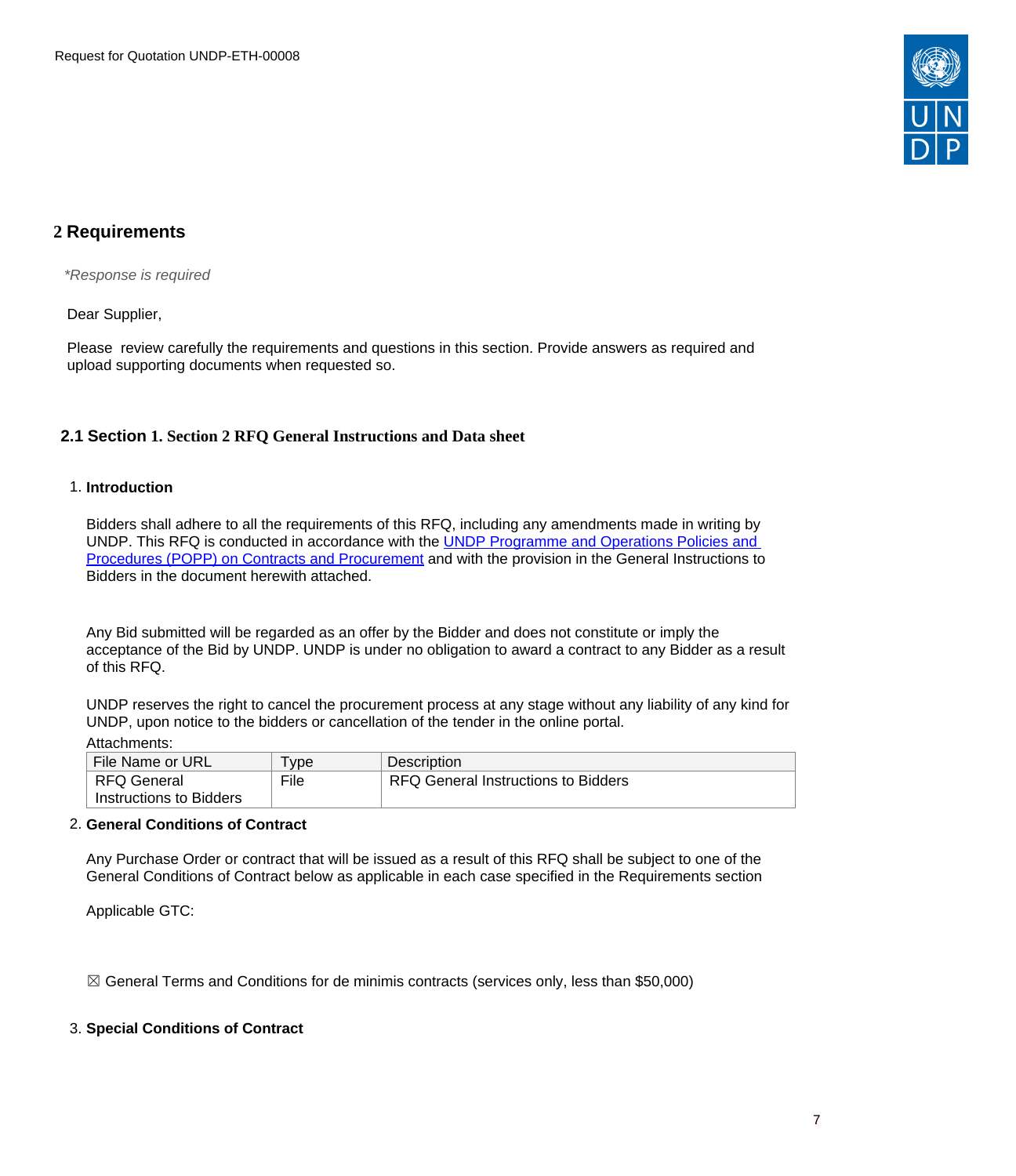

 $\Box$  Cancellation of PO/Contract if the delivery/completion is delayed by [15 days]

### 4. **Duties and taxes**

Article II, Section 7, of the Convention on the Privileges and Immunities provides, inter alia, that the United Nations, including UNDP as a subsidiary organ of the General Assembly of the United Nations, is exempt from all direct taxes, except charges for public utility services, and is exempt from customs restrictions, duties, and charges of a similar nature in respect of articles imported or exported for its official use. All quotations shall be submitted net of any direct taxes and any other taxes and duties, unless otherwise specified in the requirements section.

All prices must:

 $\Box$  be exclusive of VAT and other applicable indirect taxes

# 5. **Language of quotation**

Quotation must be in [English]

Including documentation including catalogues, instructions and operating manuals.

#### 6. **Payment Terms**

 $\Box$  100% within 30 days after receipt of goods, works and/or services and submission of payment documentation and acceptance of such by UNDP Ethiopia.

# 7. **Conditions for Release of Payment**

☐ Written Acceptance of Goods, Services and Works, based on full compliance with RFQ requirements

#### 8. **Clarifications**

Requests for clarification from bidders will not be accepted any later than 3 days before the RFQ deadline. Responses to request for clarification will be communicated directly with messages in the portal.

#### 9.

Oneormoresuppliers,dependingonthefollowingfactors:

☒Technicalresponsiveness/Fullcomplianceforeach LOT.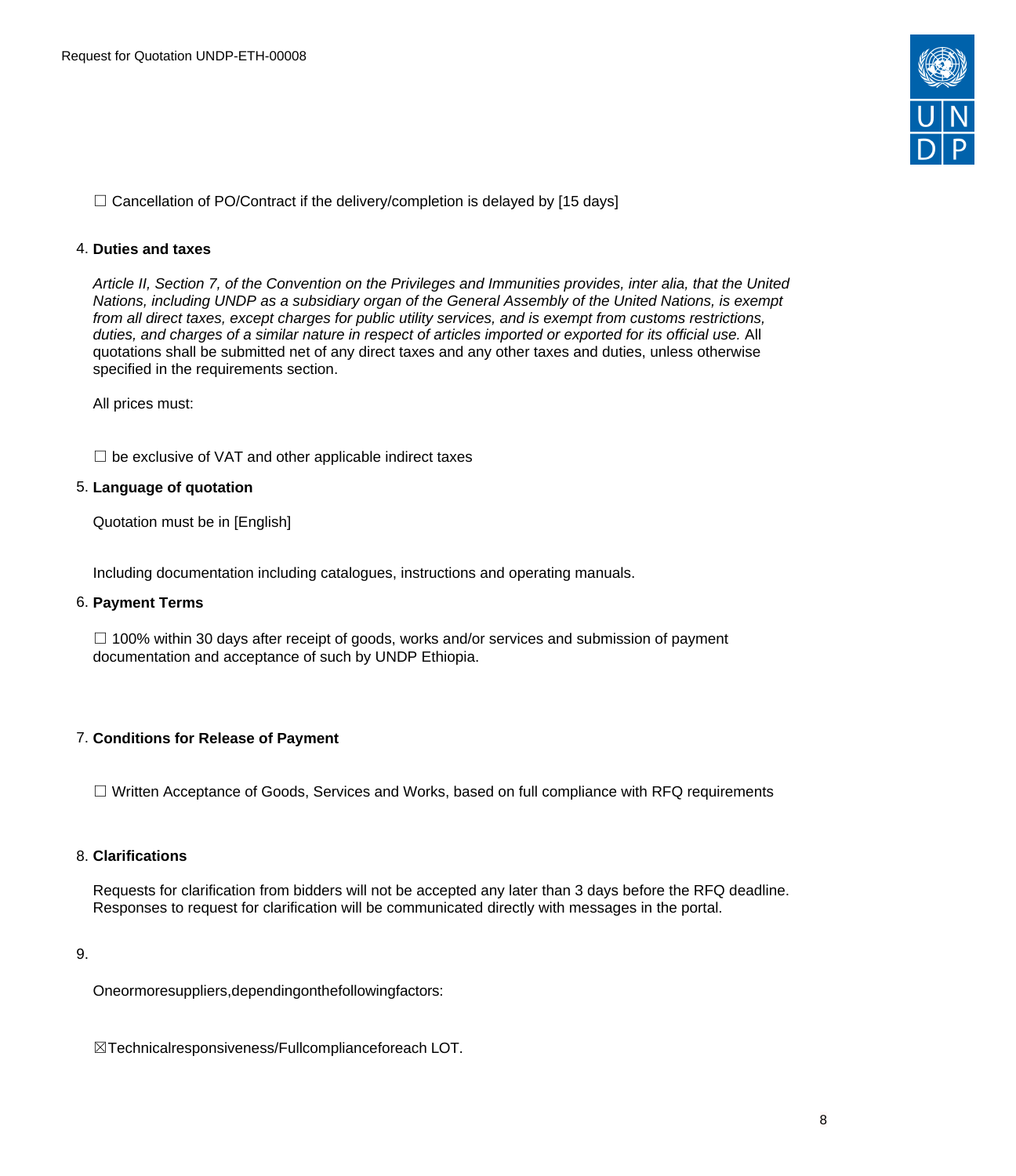

#### 10. **Evaluation Method**

☒Submission of requested files under clause "Documents to be submitted"

☒Documentdemonstratingbidderisauthorizeddealerorauthorizeddistributor to supply the requested products.

☒PastcontracthistoryfortheSupplyofsimilarproductswhichyouaresubmitting a bid.

☒Minimum2contractimplementedinthepast3yearsofsimilarcontractvalue.

☒Lowestpricedtechnicallyresponsiveoffer

☒FullacceptanceofthePO/ContractGeneralTermsandConditions

### 11. **Eligibility**

A vendor who will be engaged by UNDP may not be suspended, debarred, or otherwise identified as ineligible by any UN Organization or the World Bank Group or any other international Organization. Vendors are therefore required to disclose to UNDP whether they are subject to any sanction or temporary suspension imposed by these organizations. Failure to do so may result in termination of any contract or PO subsequently issued to the vendor by UNDP.

It is the Bidder's responsibility to ensure that its employees, joint venture members, sub-contractors, service providers, suppliers and/or their employees meet the eligibility requirements as established by UNDP.

Bidders must have the legal capacity to enter a binding contract with UNDP and to deliver in the country, or through an authorized representative

#### 12. **Type of Contract to be awarded**

☒ Purchase Order

#### 13. **Expected date for contract award**

Expected date for contract award is 1 July 2022 (subject to change).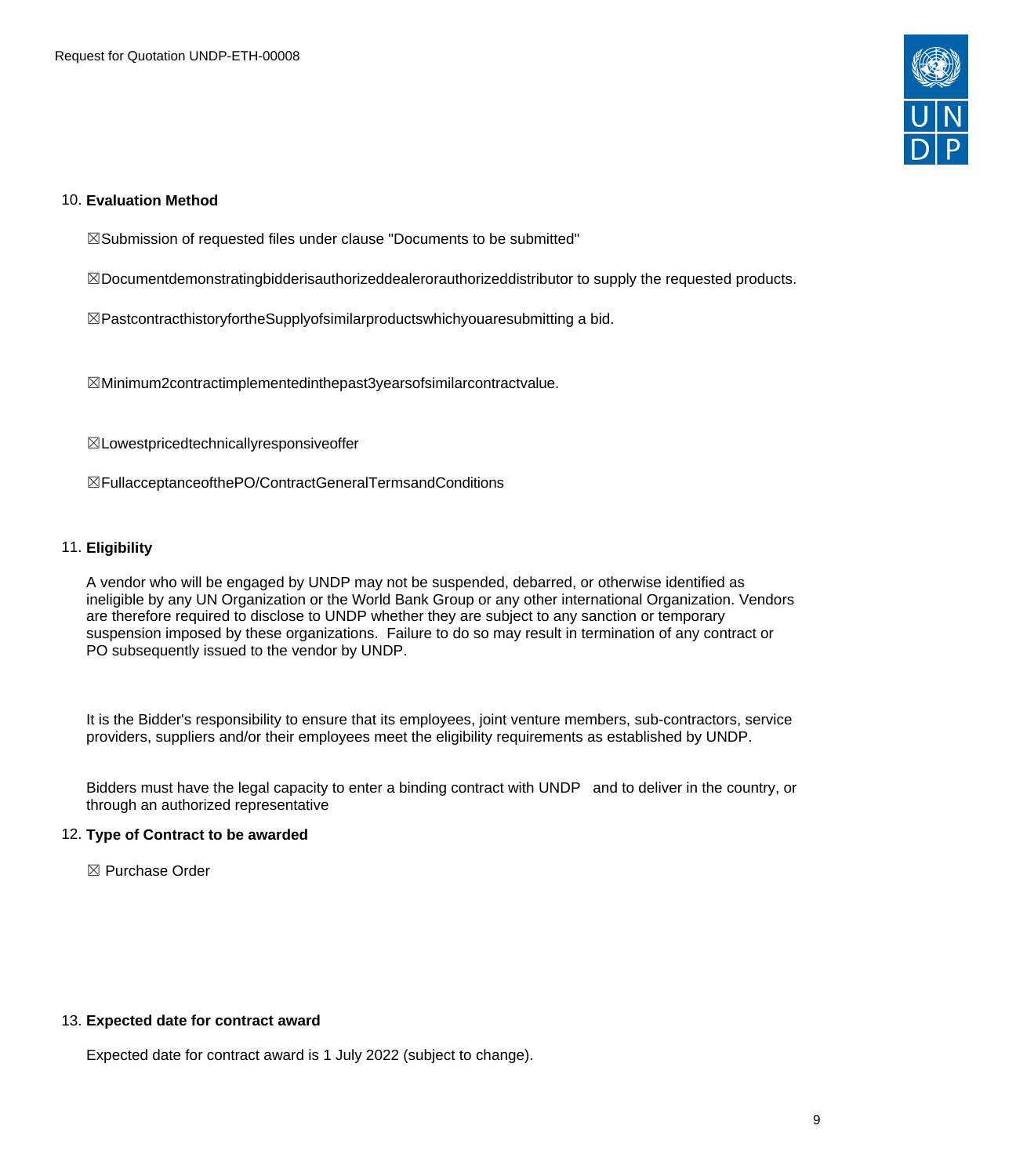

# <span id="page-9-0"></span>**2.2 Section 2. Documents to be submitted**

#### \*1. **Company Profile**

Please write a a very brief profile of the company highlighting areas of expertise, capacity, and experience. You can upload attachments for more comprehensive description of your company, in addition to the brief profile written directly in the system. Ensure to upload your company's profile.

Response attachments are required*.*

#### \*2. **Registration Certificate**

Have you provided a copy of your company registration certificates? Target: Yes

#### \*3. **List of recent projects**

Have you provided a list of recent projects and their value, indicating client's contact details who may be contracted for further information on those contracts?

Target: Yes

#### \*4. **Offer validity**

Confirm validity of your offer from deadline of RFQ.

#### <span id="page-9-1"></span>**2.3 Section 3. Annex 1: Schedule of Requirements**

#### \*1. **Compliance with technical requirements**

Please confirm whether you comply with technical requirements. Indicate per each line if complying fully and state if any deviations. Upload the full document as per template provided and add additional technical documentation as needed.

Attachments:

| File Name or URL          | <b>vpe</b> | <b>Description</b> |
|---------------------------|------------|--------------------|
| <b>TABLE 3 Compliance</b> | File       | TCS FORM           |
| Sheet.docx                |            |                    |

#### \*2. **Delivery time**

Confirm that you meet the required delivery time as indicated below in calendar days from the contract signature. Provide a delivery plan indicating how many days per each of the key milestones.

Delivery Lead Time – 45 days after award of Contract

Response attachments are optional*.*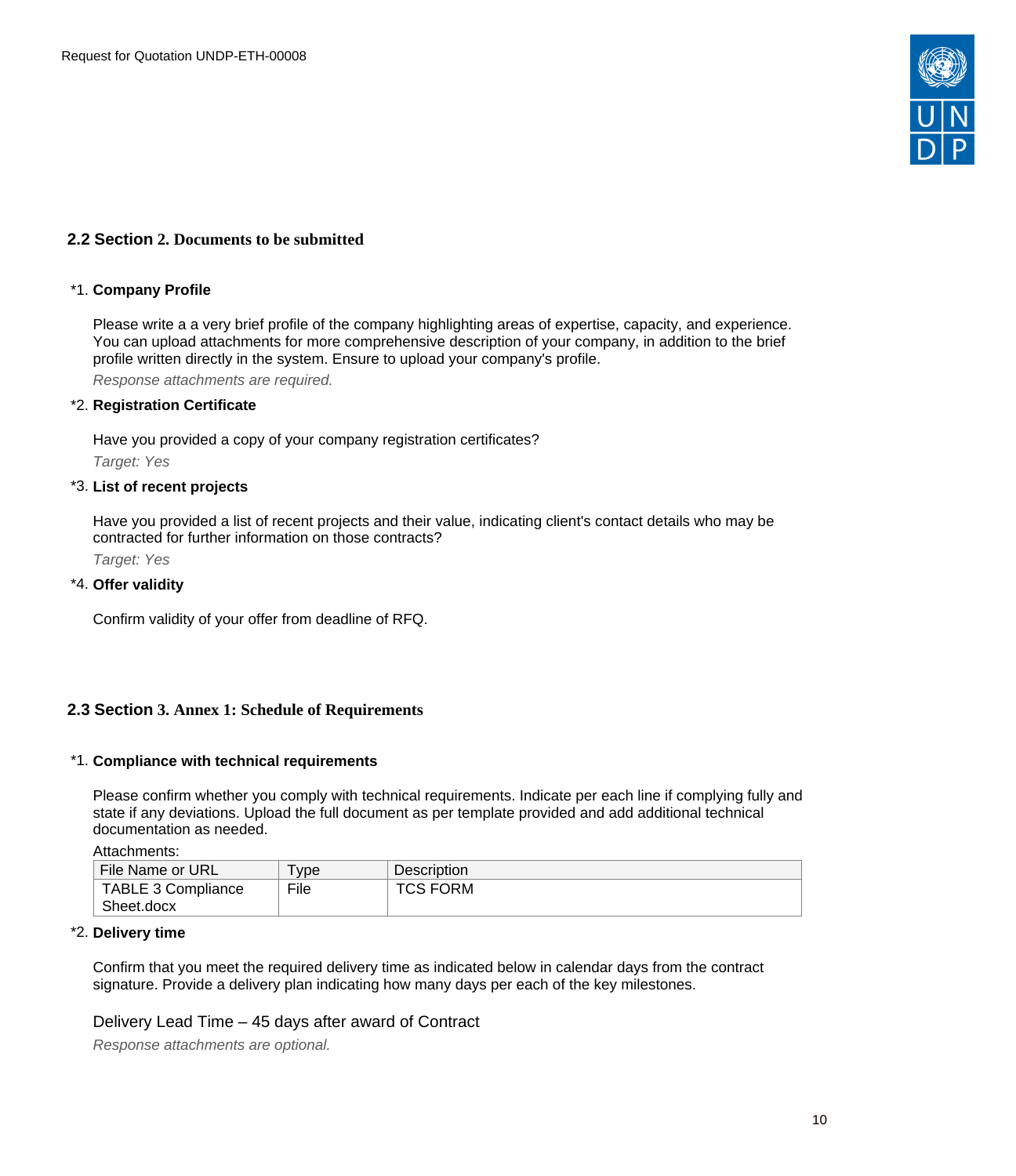

# \*3. **Delivery INCOTERMS**

Please confirm acceptance of the INCOTERMS as indicated in the Portal.

Supply of Goods: CIP (Carriage & Insurance Paid) Airfreight to Bole International Airport Addis Ababa

ThesupplierisresponsibletoprovidethebelowlisteddocumentstoUNDP Logistics Officer::

- AWB(originalsetstobesentwithshipment&electronicbeforeshipment forpre- customs clearance)

- CommercialInvoice
- PackingList

Note: all documents shall be issued on the name of UNDP Ethiopia. A complete set of originalshipping documentlistedabovemustbepouchedtoUNDPEthiopiaforcustom clearancepurpose.

# \*4. **Packing requirements**

Confirm compliance with packing requirements as indicated in the RFQ.

# <span id="page-10-0"></span>**2.4 Section 4. Annex 2 - Quotation submission form**

# \*1. **Legal name of bidder or Lead entity**

Provide the legal name of the bidder, or the Lead Entity in case of JVs Response attachments are optional*.*

# \*2. **Legal Address**

Provide the legal address of the bidder

Response attachments are optional*.*

# \*3. **Registration year**

Provide the registration year of the company

# \*4. **UNGM registration**

Are you a UNGM registered vendor? If yes, provide UNGM number in the comments box

# \*5. **Previous relevant experience**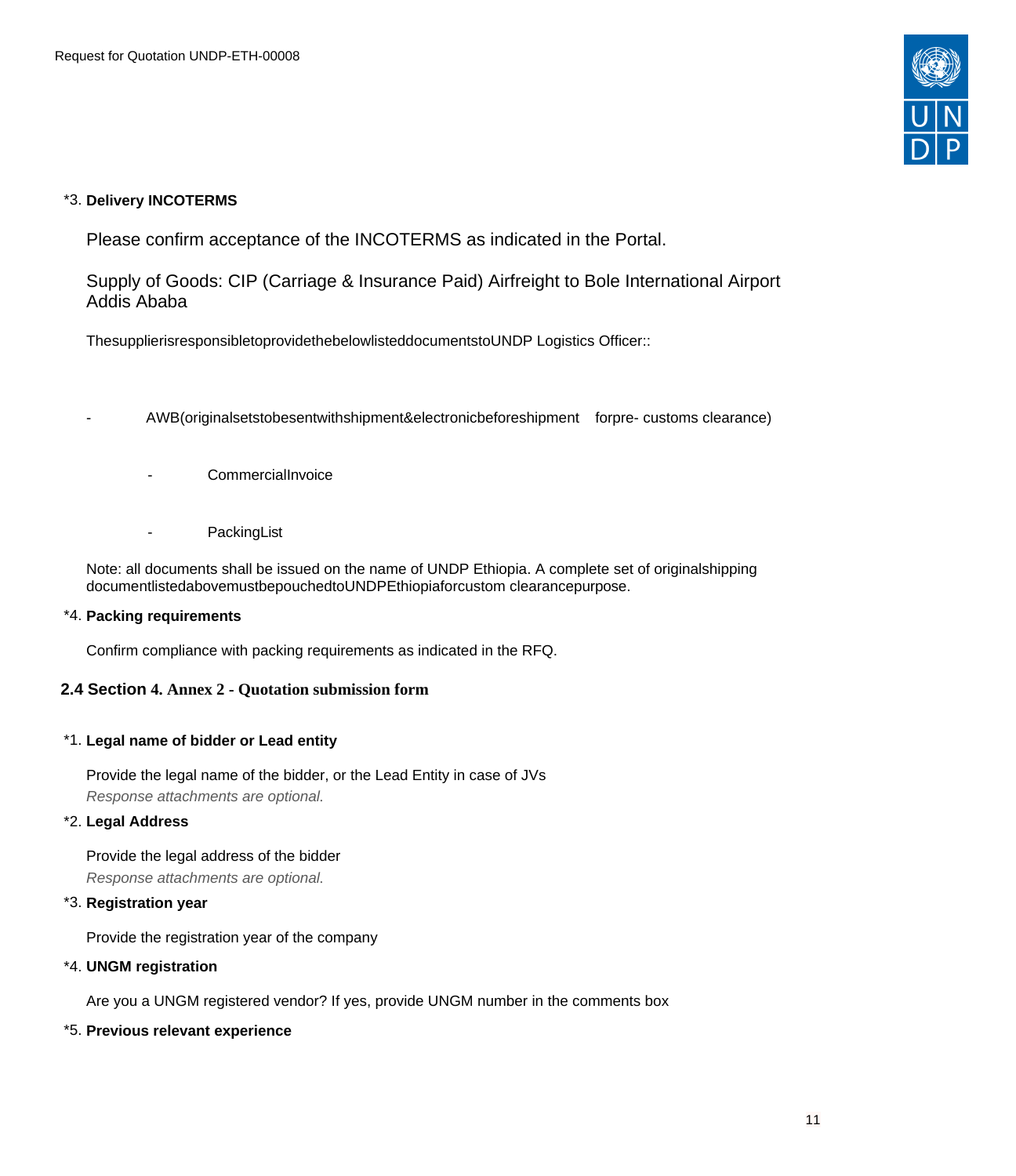

Provide information on most recent 3 relevant contracts, upload table if needed: Name of previous contracts Client & Reference Contact Details including e-mail Contract Value Period of activity Types of activities undertaken

Response attachments are optional*.*

# <span id="page-11-0"></span>**2.5 Section 5. Bidder Declaration**

#### \*1. **Requirements and Terms and Conditions**

Requirements and Terms and Conditions: I/We have read and fully understand the RFQ, including the RFQ Information and Data, Schedule of Requirements, the General Conditions of Contract, and any Special Conditions of Contract. I/we confirm that the Bidder agrees to be bound by them.

#### \*2. **Capacity and capability**

I/We confirm that the Bidder has the necessary capacity, capability, and necessary licenses to fully meet or exceed the Requirements and will be available to deliver throughout the relevant Contract period.

# \*3. **Ethics**

Ethics: In submitting this Quote I/we warrant that the bidder: has not entered into any improper, illegal, collusive or anti-competitive arrangements with any Competitor; has not directly or indirectly approached any representative of the Buyer (other than the Point of Contact) to lobby or solicit information in relation to the RFQ ;has not attempted to influence, or provide any form of personal inducement, reward or benefit to any representative of the Buyer.

#### \*4. **Code of Conduct**

I/We confirm to undertake not to engage in proscribed practices, , or any other unethical practice, with the UN or any other party, and to conduct business in a manner that averts any financial, operational, reputational or other undue risk to the UN and we have read the United Nations Supplier Code of Conduct : https://www.un.org/Depts/ptd/about-us/un-supplier-code-conduct and acknowledge that it provides the minimum standards expected of suppliers to the UN.

#### \*5. **Conflict of Interest**

I/We warrant that the bidder has no actual, potential, or perceived Conflict of Interest in submitting this Quote or entering a Contract to deliver the Requirements. Where a Conflict of Interest arises during the RFQ process the bidder will report it immediately to the Procuring Organisation's Point of Contact.

#### \*6. **Prohibitions and Sanctions**

l/We hereby declare that our firm, its affiliates or subsidiaries or employees, including any JV/Consortium members or subcontractors or suppliers for any part of the contract is not under procurement prohibition by the United Nations, including but not limited to prohibitions derived from the Compendium of United Nations Security Council Sanctions Lists and have not been suspended, debarred, sanctioned or otherwise identified as ineligible by any UN Organization or the World Bank Group or any other international Organization.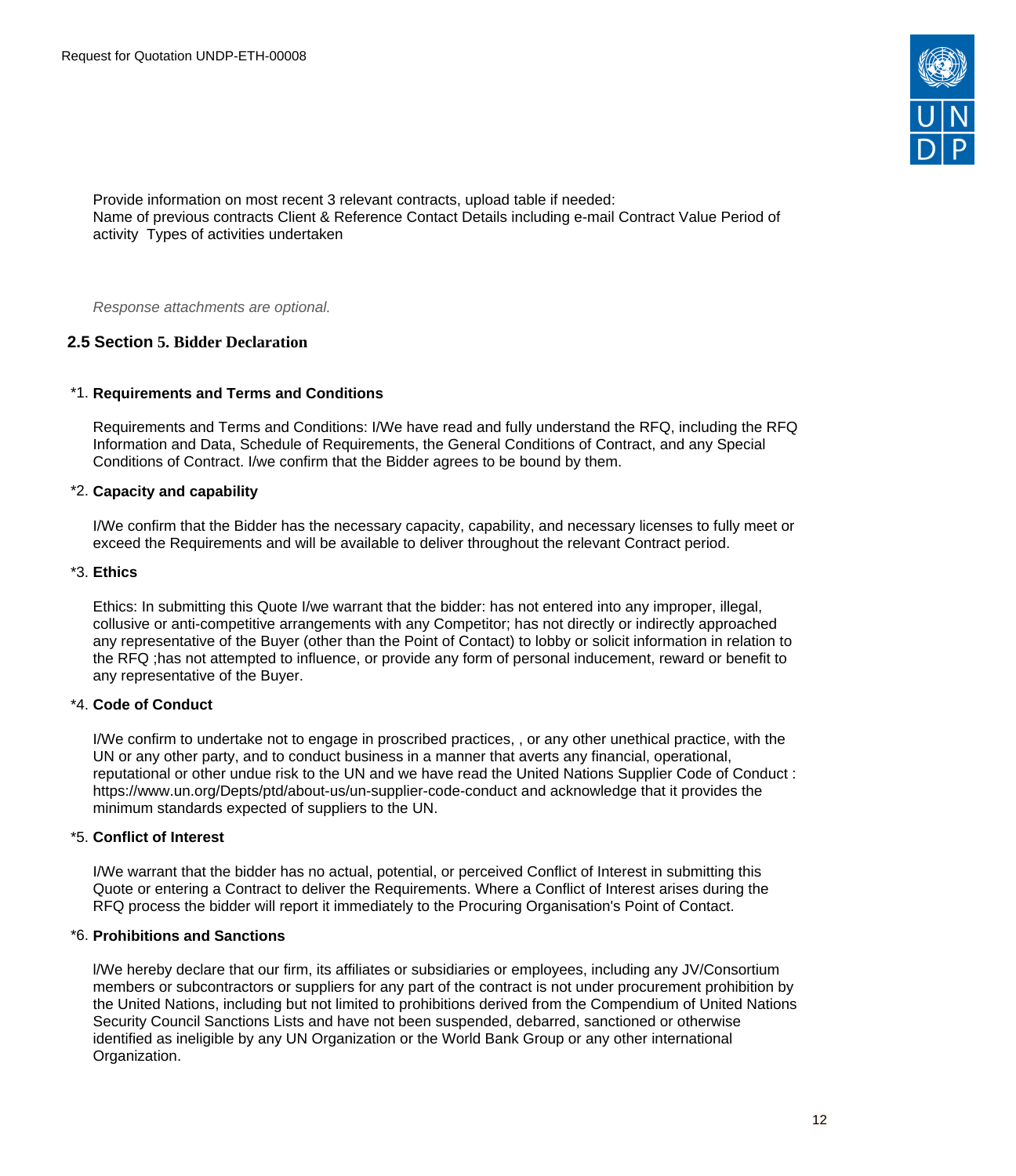

# \*7. **Bankruptcy**

l/We have not declared bankruptcy, are not involved in bankruptcy or receivership proceedings, and there is no judgment or pending legal action against them that could impair their operations in the foreseeable future.

# \*8. **Offer Validity Period**

I/We confirm that this Quote, including the price, remains open for acceptance for the Offer Validity.

### \*9. **Acceptance of contract**

I/We understand and recognize that you are not bound to accept any Quotation you receive, and we certify that the goods offered in our Quotation are new and unused.

### \*10. **Signatory person**

I/We hereby confirm that this offer in the system is submitted by an authorized person from the company and it warrants and agrees that he/she been authorized by the Organization/s to make this declaration on its/their behalf.

# <span id="page-12-0"></span>**2.6 Section 6. Annex 3 - Financial offer**

#### 1. **Finanical offer**

Please provide detailed pricing directly in the system per each line, unless otherwise instructed by UNDP. By submitting the financial offer in the system, your company confirms acceptance of all the terms indicated in this RFQ document.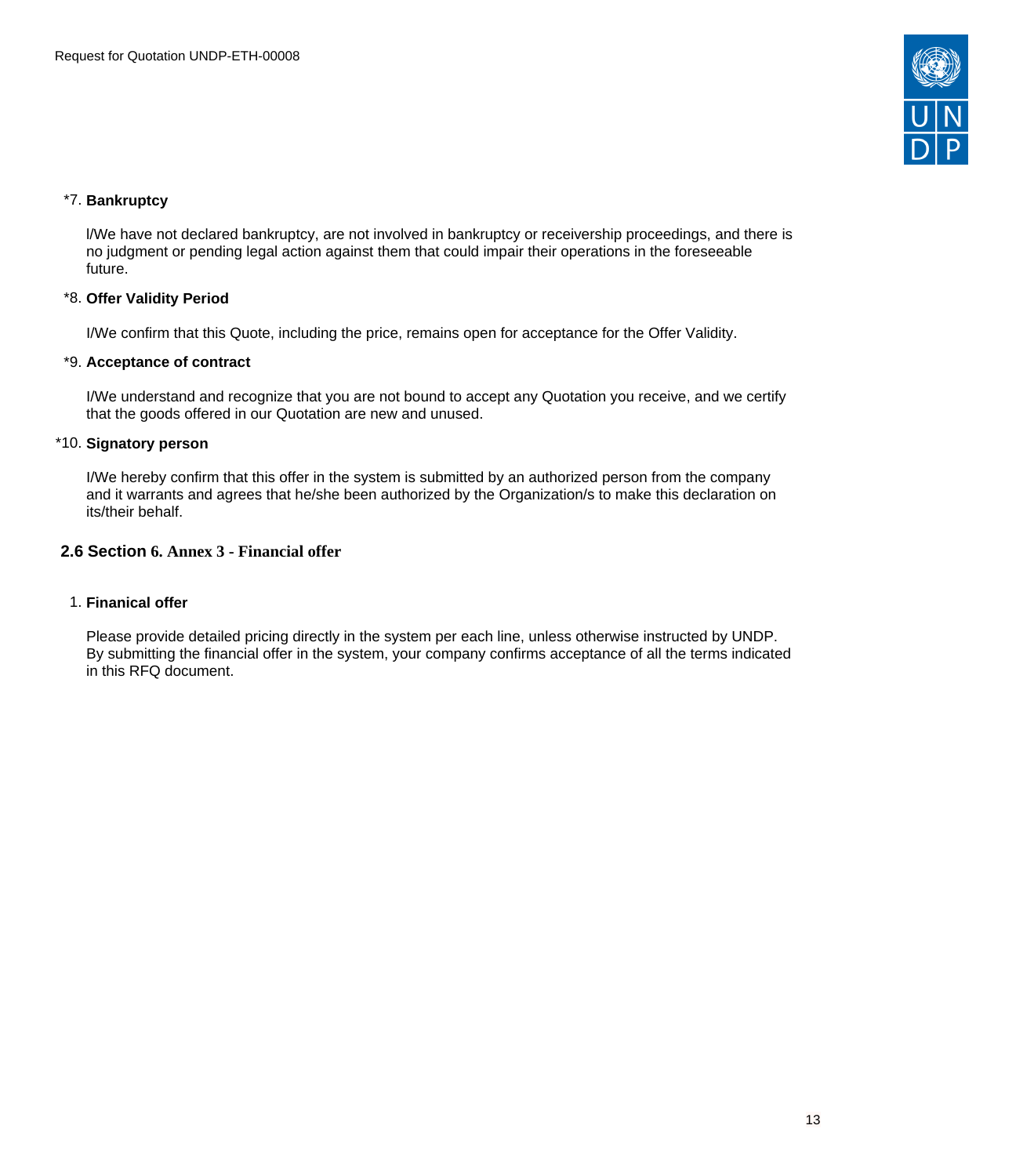

# <span id="page-13-0"></span>**3 Lines**

# Instructions **SUPPLIER'S QUOTATION**

# <span id="page-13-1"></span>**3.1 Line Information**

| Line                                                                                                                                                                                                                                                 | <b>Category</b><br><b>Name</b> | Item | <b>UOM</b> | <b>Estimated</b><br>Quantity | <b>Unit</b><br><b>Price</b> | <b>Total</b><br><b>Price</b> | <b>Additional</b><br><b>Attributes</b> |
|------------------------------------------------------------------------------------------------------------------------------------------------------------------------------------------------------------------------------------------------------|--------------------------------|------|------------|------------------------------|-----------------------------|------------------------------|----------------------------------------|
| $1-LOT - 1$<br>Peptone -<br>suitable for<br>microbiology-<br><b>Quality Level</b><br>200, assay<br>≥12% total<br>nitrogen (N)<br>basis and $\geq$ 3.<br>5% amino-<br>nitrogen basis,<br>Form powder,<br>pH 6.5-7.5 (2%<br>in H2O)- pack<br>size 500g | 41102403                       |      | Ea         | Ea                           |                             |                              |                                        |
| 10-LOT-1<br>Potassium<br>nitrate (KNO3):<br>suitable for cell<br>culture, suitable<br>for plant cell<br>culture, pack<br>size 1kg                                                                                                                    | 41105000                       |      | Ea         | Ea                           |                             |                              |                                        |
| 11-LOT-1<br>Potassium<br>chloride (KCI):<br>molecular<br>biology grade<br>assay ≥99.0%,<br>pack size 1kg                                                                                                                                             | 41105000                       |      | Ea         | Ea                           |                             |                              |                                        |
| 12-LOT 1<br>Sucrose:<br>molecular<br>biology grade<br>assay ≥99.5%<br>(GC), pack size<br>500g                                                                                                                                                        | 41105000                       |      | Ea         | Ea                           |                             |                              |                                        |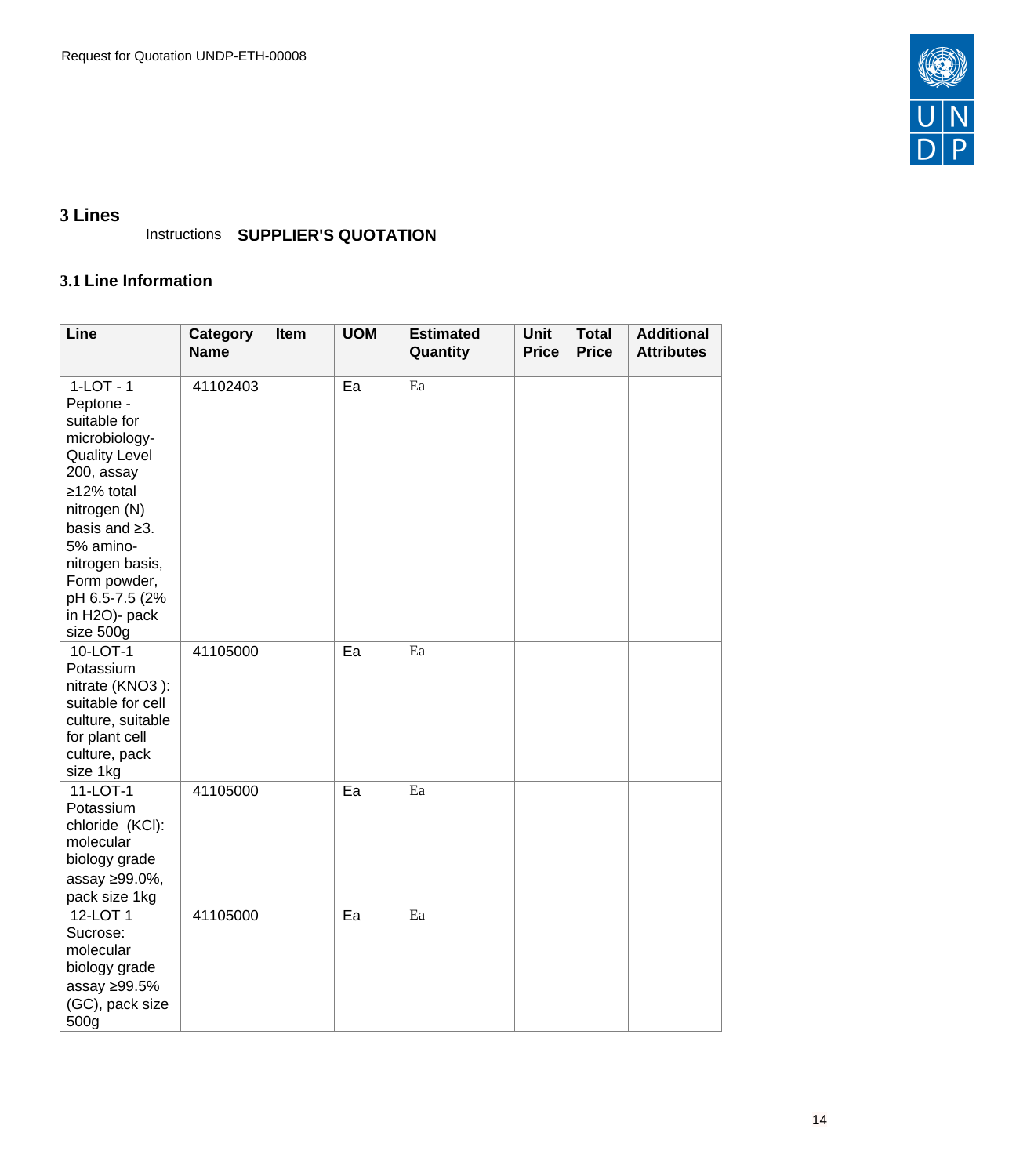

| Line                                                                                                                                                                     | Category<br><b>Name</b> | Item | <b>UOM</b> | <b>Estimated</b><br>Quantity | <b>Unit</b><br><b>Price</b> | <b>Total</b><br><b>Price</b> | <b>Additional</b><br><b>Attributes</b> |
|--------------------------------------------------------------------------------------------------------------------------------------------------------------------------|-------------------------|------|------------|------------------------------|-----------------------------|------------------------------|----------------------------------------|
| 13-LOT-1 CIP<br>Airfreight, Bole<br>International<br>Airport, Addis<br>Ababa                                                                                             | 78141501                |      | Ea         | Ea                           |                             |                              |                                        |
| 14-LOT-2<br>Multichannel<br>Pipettes for<br>384-Well<br>Plates, 5-50ul<br>CappAero™<br>Multichannel<br>Pipettes for<br>384-Well<br>Plates, 16<br>Channel, 5-50ul         | 41105000                |      | Ea         | Ea                           |                             |                              |                                        |
| 15-LOT-2<br>Multichannel<br>Pipettes for<br>384-Well<br>Plates, 0.2-2ul<br>CappAero™<br>Multichannel<br>Pipettes for<br>384-Well<br>Plates, 16<br>Channel, 0.2-<br>2ul   | 41105000                |      | Ea         | Ea                           |                             |                              |                                        |
| 16-LOT-2 PCR<br>Plate, 384-well<br>PCR Plate, 384-<br>well, standard,<br>each pack<br>contains 50<br>piece                                                               | 41105000                |      | Ea         | Ea                           |                             |                              |                                        |
| 17-LOT -2 PCR<br>plate<br>ThermalSeal<br>fPCR: and<br>qPCR: suitable<br>$L = 142.9$ mm,<br>$W = 79.4$ mm<br>Thickness 2 mil,<br>each pack<br>should contain<br>100 piece | 41105000                |      | Ea         | Ea                           |                             |                              |                                        |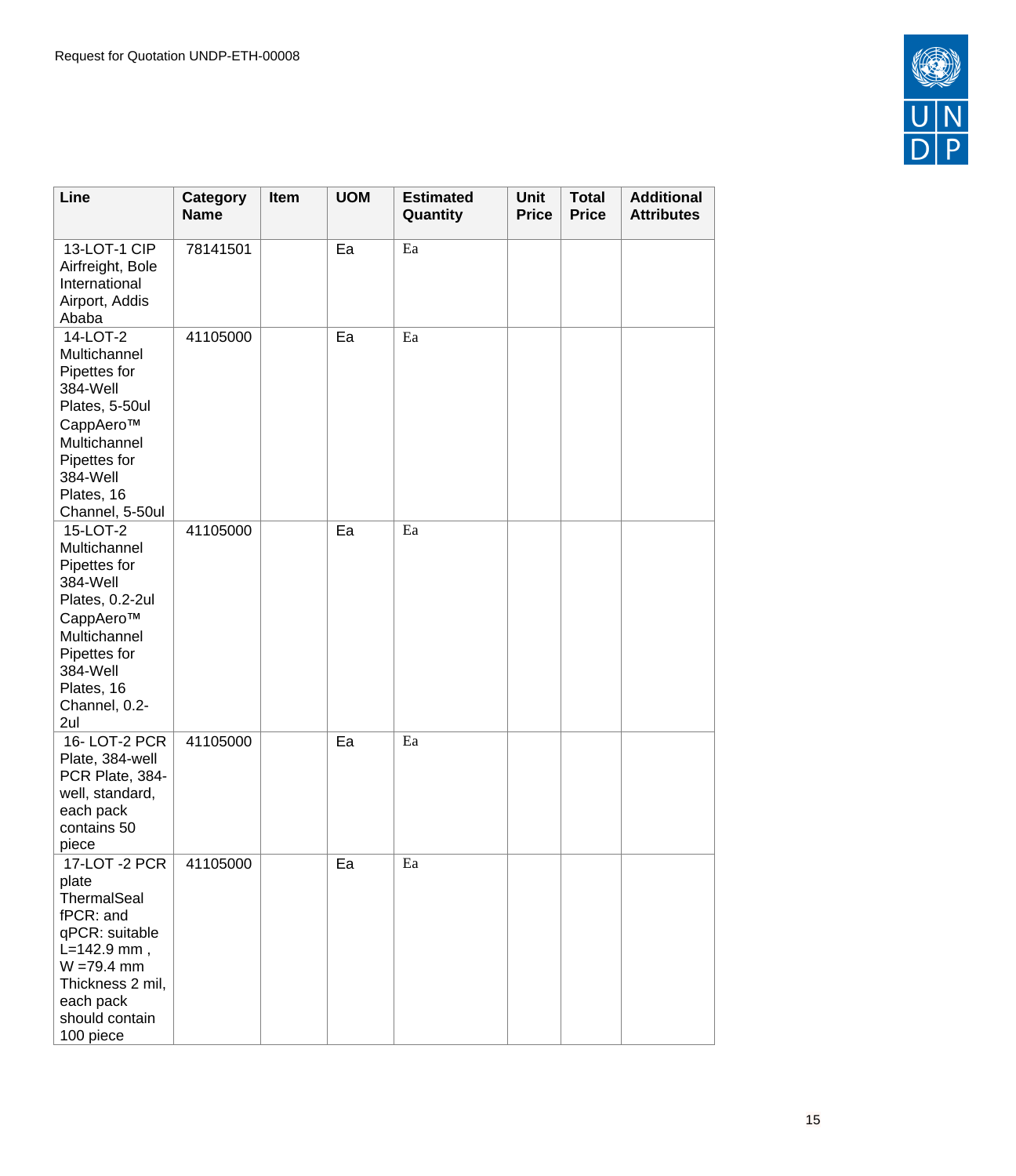

| Line                                                                                                                                                                                                                                                        | Category<br><b>Name</b> | Item | <b>UOM</b> | <b>Estimated</b><br>Quantity | Unit<br><b>Price</b> | <b>Total</b><br><b>Price</b> | <b>Additional</b><br><b>Attributes</b> |
|-------------------------------------------------------------------------------------------------------------------------------------------------------------------------------------------------------------------------------------------------------------|-------------------------|------|------------|------------------------------|----------------------|------------------------------|----------------------------------------|
| 18-LOT-2<br>Inoculating<br>Turntable Petri-<br>dish rotator for<br>100mm<br>(dimension 150<br>x 32mm (5.91 x<br>$1.26"$ )                                                                                                                                   | 41105000                |      | Ea         | Ea                           |                      |                              |                                        |
| 19-LOT-2<br>Glass Petri Dish<br>with Lids,<br>Autoclavable<br>Borosilicate<br>Glass, each<br>pack must<br>contain 10<br>piece                                                                                                                               | 41105000                |      | Ea         | Ea                           |                      |                              |                                        |
| $2-LOT-$<br>1Pentachloronit<br>robenzene<br>(PCNB), MW=<br>295.33, assay<br>≥94% (GC),<br>Mp=140-143 °C<br>(lit.) solubility<br>toluene: 50<br>mg/mL, clear,<br>faintly to slightly<br>yellow<br>Density=1.718<br>g/cm3 at 25 $\degree$ ,<br>500g pack size | 41102403                |      | Ea         | Ea                           |                      |                              |                                        |
| 20-LOT-2<br><b>GelRed Nucleic</b><br><b>Acid Stain</b><br>Nucleic Acid<br><b>Stain 10000X</b><br>DMSO,<br>molecular lab<br>standard 0.5ml                                                                                                                   | 41105000                |      | Ea         | Ea                           |                      |                              |                                        |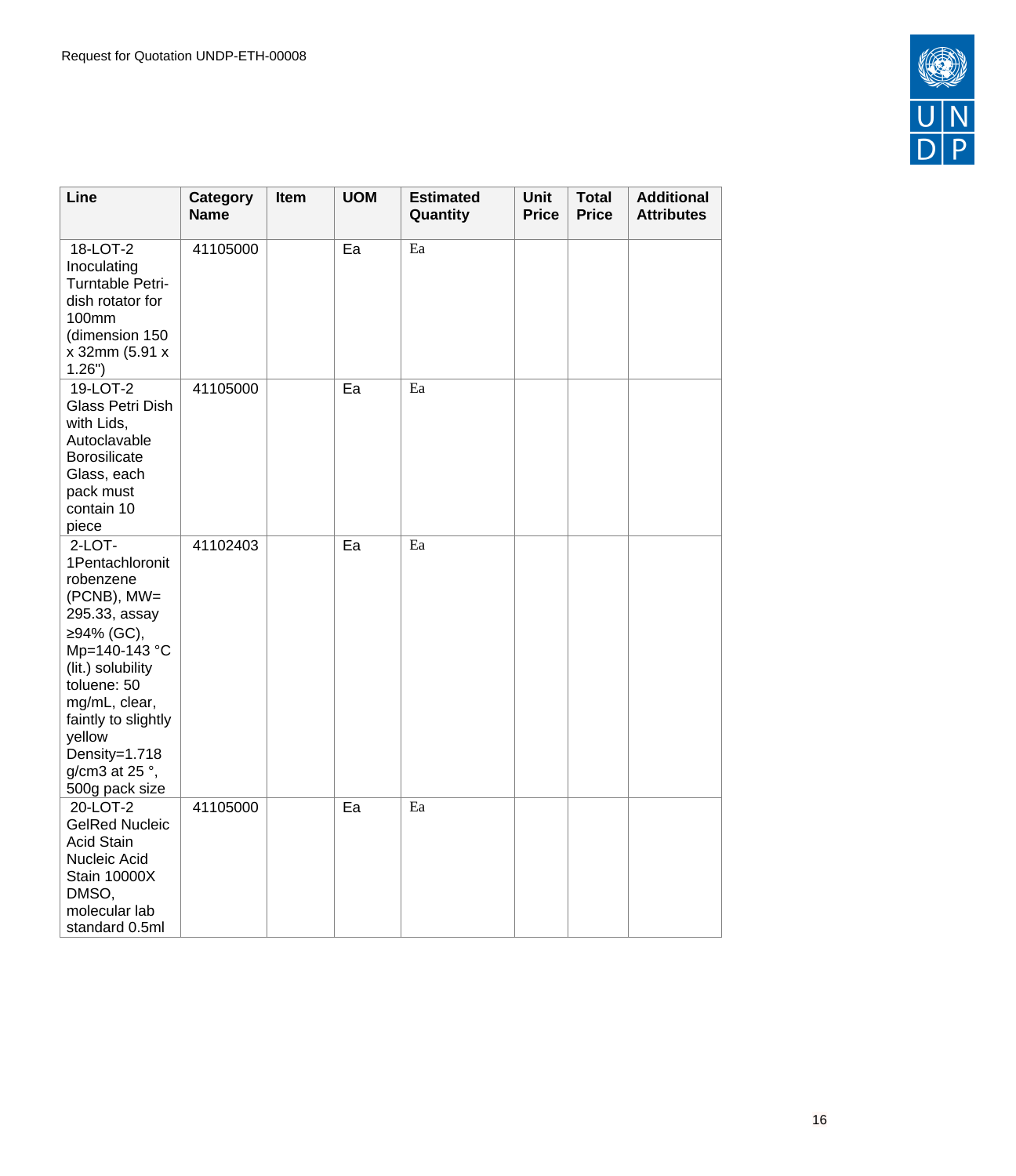

| Line                                                                                                                                                                                                                                                                                                                                                             | Category<br><b>Name</b> | Item | <b>UOM</b> | <b>Estimated</b><br>Quantity | Unit<br><b>Price</b> | <b>Total</b><br><b>Price</b> | <b>Additional</b><br><b>Attributes</b> |
|------------------------------------------------------------------------------------------------------------------------------------------------------------------------------------------------------------------------------------------------------------------------------------------------------------------------------------------------------------------|-------------------------|------|------------|------------------------------|----------------------|------------------------------|----------------------------------------|
| 21-LOT-2<br>Ready To Load<br><b>PCR Master</b><br>mix 5x<br>concentration<br>(5xFIREPol®<br><b>Master Mix</b><br>Ready To Load<br>Stable Taq DNA<br>Polymerase<br>Master Mix for<br>PCR 1ml                                                                                                                                                                      | 41105000                |      | Ea         | Ea                           |                      |                              |                                        |
| 22-LOT-2<br>Molecular DNA<br>oligo Primers<br>Oligo Sequence<br>$(5$ `to 3')<br>Synthesis<br>Scale/form<br><b>CAACTCCCAA</b><br><b>ACCCCTGTGA</b><br>1 µmole /dry<br><b>CGACGATTAC</b><br>CAGTAACGA 1<br>umole /dry<br>AGCCGCGAAA<br><b>TCTACTTTGA</b><br>1 µmole/ dry<br><b>TTA</b><br>AACGGACAG<br>AGCACACG 1<br>umole /dry (One<br>QTY from each<br>sequence) | 41105000                |      | Ea         | Ea                           |                      |                              |                                        |
| 23-LOT-2 CIP<br>Airfreight, Bole<br>International<br>Airport, Addis<br>Ababa                                                                                                                                                                                                                                                                                     | 78141501                |      | Ea         | Ea                           |                      |                              |                                        |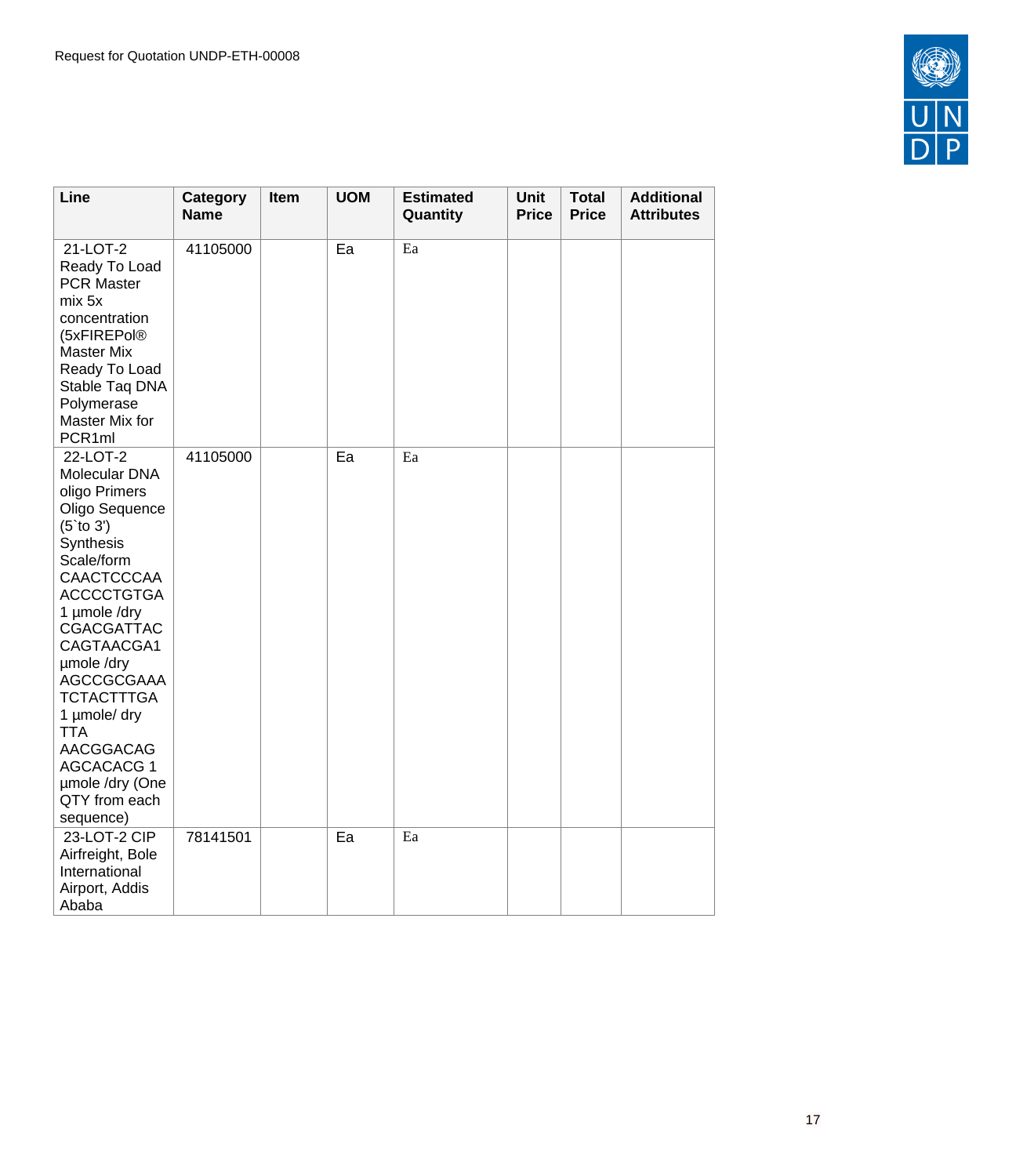

| Line                                                                                                                                                                                                                                                                                          | Category<br><b>Name</b> | Item | <b>UOM</b> | <b>Estimated</b><br>Quantity | Unit<br><b>Price</b> | <b>Total</b><br><b>Price</b> | <b>Additional</b><br><b>Attributes</b> |
|-----------------------------------------------------------------------------------------------------------------------------------------------------------------------------------------------------------------------------------------------------------------------------------------------|-------------------------|------|------------|------------------------------|----------------------|------------------------------|----------------------------------------|
| 3-LOT-1<br>Czapex-Dox<br>agar (C-DOX<br>agar):composed<br>of Sucrose,<br>Sodium Nitrate,<br>Dipotassium<br>Phosphate,<br>Magnesium<br>Sulfate,<br>Potassium<br>Chloride,<br>Ferrous Sulfate,<br>Agar) Final pH<br>(at 25 °C) 7.3 $\pm$<br>0.2,<br>Microbiology<br>standard, pack<br>size 500g | 85121800                |      | Ea         | Ea                           |                      |                              |                                        |
| $4-LOT-1$<br>Czapek-Dox<br>broth:<br>Microbiology<br>standard<br>(composed of<br>Sucrose,<br>Sodium Nitrate,<br>Dipotassium<br>Phosphate,<br>Magnesium<br>Sulfate,<br>Potassium<br>Chloride,<br>Ferrous Sulfate)<br>Final pH $7.3 +/-$<br>$0.2$ at $25^{\circ}$ C,<br>pack size 1g            | 42191500                |      | Ea         | Ea                           |                      |                              |                                        |
| 5-LOT-1<br>Chloramphenic<br>ol: (>98%<br>HPLC)Linear<br>Formula:<br>CI2CHCONHC<br>H(CH2OH)CH<br>(OH)C6H4NO2,<br>pack size 500g                                                                                                                                                                | 41102403                |      | Ea         | Ea                           |                      |                              |                                        |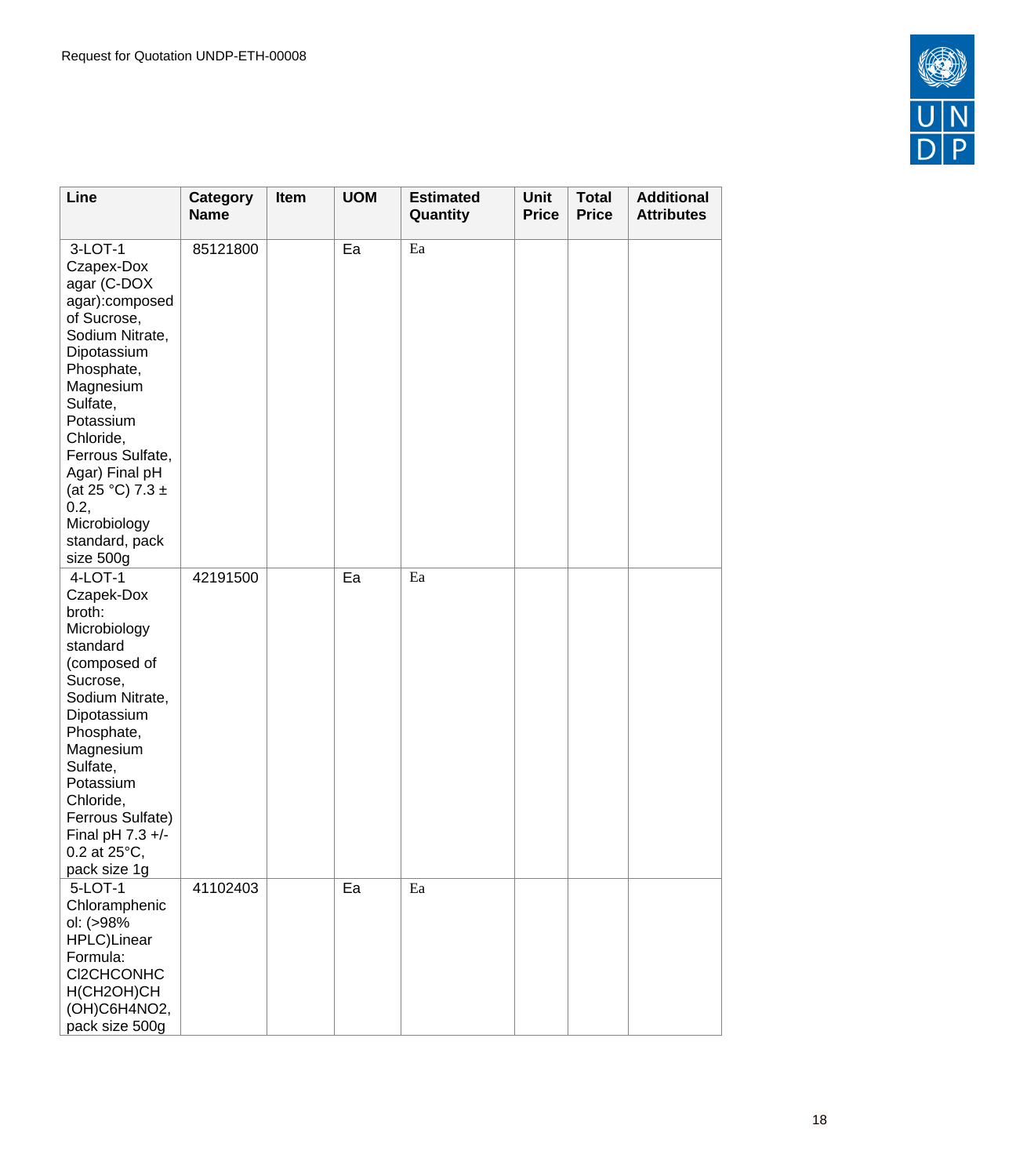

| Line                                                                                                                                                                                                                                                       | Category<br><b>Name</b> | Item | <b>UOM</b> | <b>Estimated</b><br>Quantity | <b>Unit</b><br><b>Price</b> | <b>Total</b><br><b>Price</b> | <b>Additional</b><br><b>Attributes</b> |
|------------------------------------------------------------------------------------------------------------------------------------------------------------------------------------------------------------------------------------------------------------|-------------------------|------|------------|------------------------------|-----------------------------|------------------------------|----------------------------------------|
| 6-LOT-1<br>Neomycin<br>sulfate: L-<br>Norleucine: (L-<br>$2 -$<br>Aminohexanoic<br>acid), pack size<br>500g                                                                                                                                                | 41105000                |      | Ea         | Ea                           |                             |                              |                                        |
| 7-LOT-1<br>Neomycin<br>sulfate: for<br>microbiology<br>assay, pack<br>size 1 g                                                                                                                                                                             | 41105000                |      | Ea         | Ea                           |                             |                              |                                        |
| 8-LOT-1 L-<br>Methionine:<br>Reagent grade,<br>≥98% (HPLC)<br>Synonym(s): (S)<br>$-2$ -Amino-4-<br>(methylmercapt<br>o) butyric acid,<br>L-2-Amino-4-<br>(methylthio)<br>butanoic acid,<br>Linear Formula:<br>CH3SCH2CH2<br>CH(NH2)CO2H,<br>pack size 500g | 41105000                |      | Ea         | Ea                           |                             |                              |                                        |
| 9-LOT-1 Beef<br>extract: powder<br>suitable for<br>microbiology<br>nitrogen<br>analysis~12%<br>total,<br>impurities<9%<br>sodium chloride<br>≤7% loss on<br>dryingpH 6.5-<br>7.5, H2O:<br>soluble, pack<br>size 500                                        | 41105000                |      | Ea         | Ea                           |                             |                              |                                        |